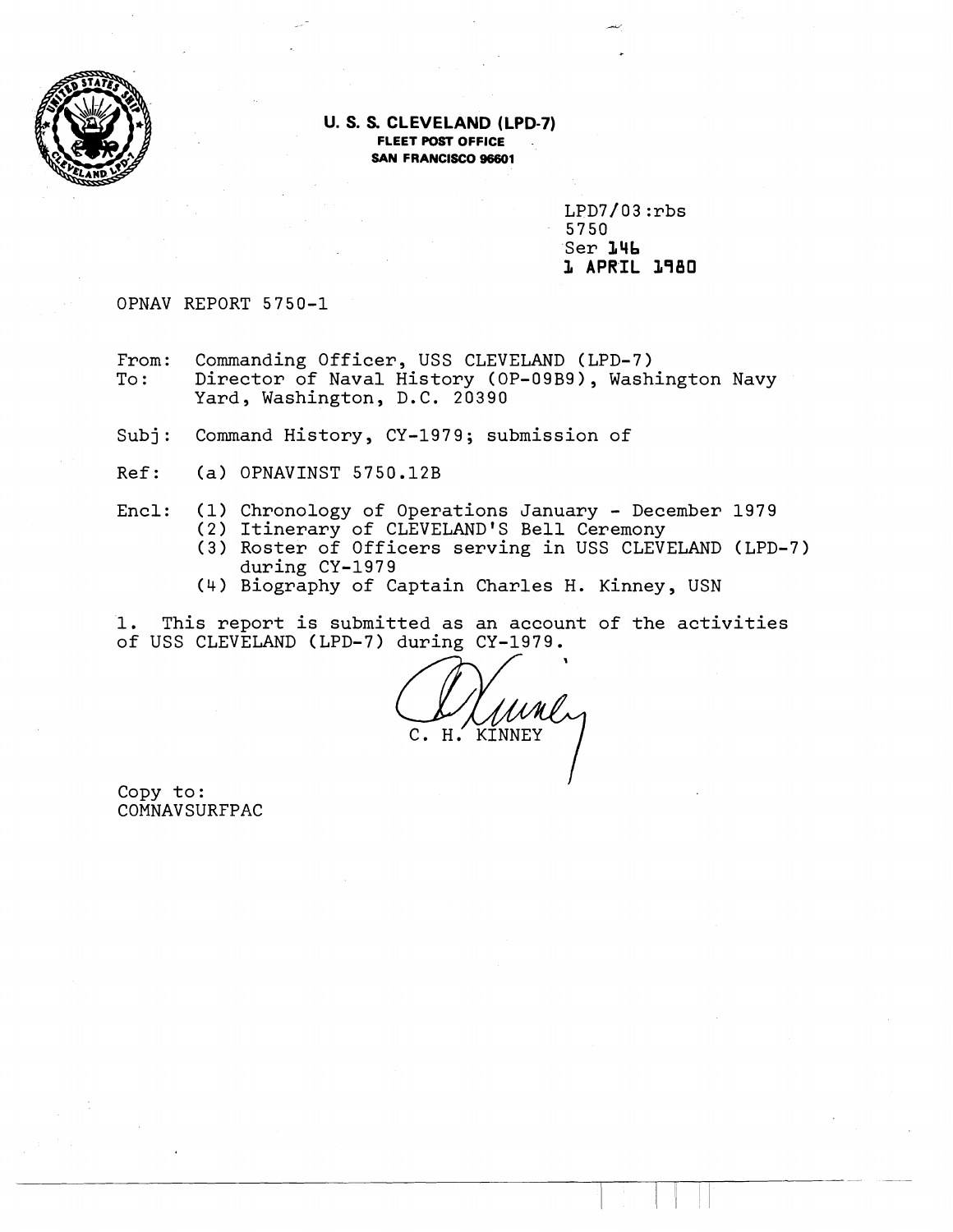$\overline{\phantom{a}}$  $\sim$   $\sim$ 

# CHRONOLOGY OF OPERATIONS

# DATES

 $\sim$ 

# EVENTS

| 1 JAN - 8 JAN<br>2 JAN - 14 JAN<br>8 JAN - 16 JAN                                                                                                                                                     | Holiday Upkeep - San Diego<br>Tender Availability(TAV) - PRAIRIE<br>Pre Board of Inspection and Survey<br>(INSURV)                                                              |
|-------------------------------------------------------------------------------------------------------------------------------------------------------------------------------------------------------|---------------------------------------------------------------------------------------------------------------------------------------------------------------------------------|
| 17 JAN - 19 JAN<br>20 JAN - 22 JAN<br>22 JAN - 26 JAN<br>$\mathcal{L}^{\text{max}}_{\text{max}}$ and $\mathcal{L}^{\text{max}}_{\text{max}}$<br>27 JAN - 29 JAN<br>29 JAN<br>30 JAN<br>30 JAN - 3 FEB | INSURV<br>Inport - San Diego<br>Post INSURV<br>Inport<br>Type Training<br>Naval Gunfire support/DLQ<br>Independent Steaming Exercise(ISE)<br>Southern California Operation Area |
| 5 FEB - 30 MAR<br>5 FEB - 20 MAR                                                                                                                                                                      | (SOCAL)<br>Planned Restricted Availability (PRAV)<br>TAV-Ship Intermediate Maintenance<br>Availability                                                                          |
| 12 MAR - 19 MAR<br>27 MAR<br>$4$ APR - 6 APR                                                                                                                                                          | Human Relations Availability (HRAV)<br>Command Inspection by COMPHIBRON 3<br>ISE/Engineering Casualty Control<br>Drills (ECC)                                                   |
| 9 APR - 13 APR<br>16 APR - 20 APR<br>27 APR                                                                                                                                                           | Mobile Team Training Phase I<br>ISE<br>Anti Mine Counter Measure (AMCM)<br>Inspection/Training Brief                                                                            |
| 7 MAY - 9 MAY<br>16 MAY - 18 MAY                                                                                                                                                                      | Underway Operating with USS BLUE RIDGE<br>Underway, Independent Steaming<br>Exercise, (SOCAL)                                                                                   |
| 21 MAY - 25 MAY<br>29 MAY - 15 JUN                                                                                                                                                                    | Underway, ISE, SOCAL<br>Operation Propulsion Plant Examination<br>preparation - (OPPE)                                                                                          |
| 4 JUN - 7 JUN<br>13 JUN - 14 JUN                                                                                                                                                                      | Underway/OPPE/Operations with USNS<br>TALUGA<br>Underway/OPPE                                                                                                                   |
| 18 JUN                                                                                                                                                                                                | AMCM Training/Inspection 2MK 105 Sleds<br>Stream/Recovery                                                                                                                       |
| 19 JUN - 22 JUN<br>25 JUN<br>5 JUL                                                                                                                                                                    | Underway, ISE, SOCAL Operation<br>Pre Training Readiness Inspection<br>Training Readiness Evaluation                                                                            |
| 9 JUL - 12 JUL<br>16 JUL - 19 JUL<br>23 JUL - 3 AUG                                                                                                                                                   | Underway, ISE<br>Underway, OPPE<br>Amphibious Refresher Training                                                                                                                |
| 11 AUG<br>20 AUG - 31 AUG<br>10 SEP - 21 SEP<br>24 SEP - 12 OCT                                                                                                                                       | PHIBRON 3 Sea World Night<br>Interim Refresher Training<br>SECAS Validation<br>Fleet Exercise II - 79 Kernal Potlach/<br>Operating with, ANCHORAGE, MOBILE,                     |
|                                                                                                                                                                                                       | S.B., ROANOKE, HMCS KILAUEA,<br>SAN BERNARDINO                                                                                                                                  |